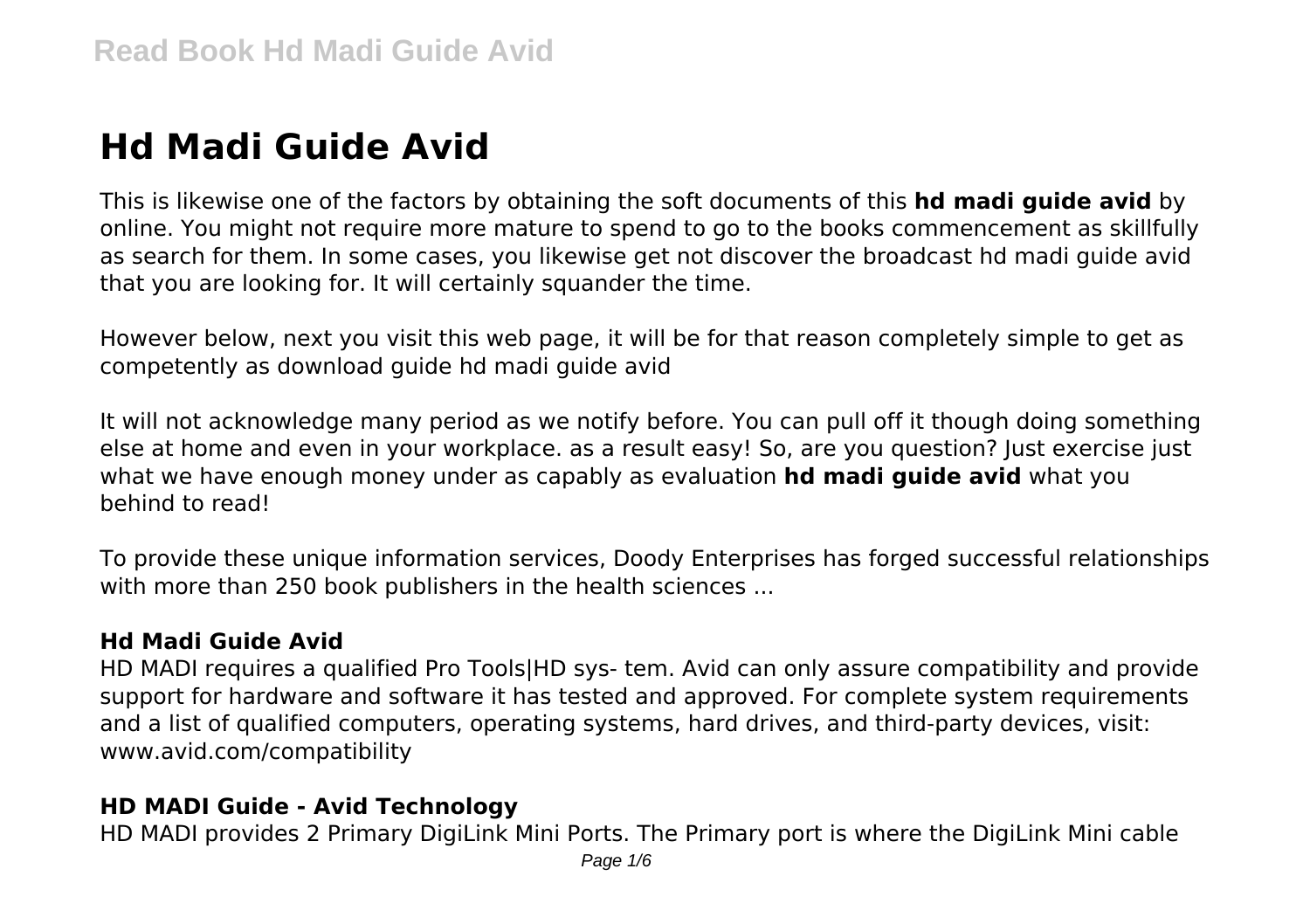connects HD MADI to an Avid HDX, Avid HD Native, or Pro Tools|HD card. Each Pri- mary port sends and receives up to 32 channels to and from the card to which it is connected. HD MADI back panel

#### **HD MADI Guide - Avid Technology**

Pro Tools | HD MADI is a versatile, all-digital interface that provides 64 channels of MADI I/O. And with its new lower price, it's even easier to integrate than ever. Get hassle-free operation with builtin sample rate conversion. Maintain maximum audio fidelity with 192 kHz sample rate support.

# **Pro Tools | HD MADI - Avid**

Rack Mounting HD Audio Interfaces HD MADI provides up to 64-channels of digital I/O with Avid HD Native or Pro Tools|HD hard- HD MADI and all Avid HD audio interfaces need ware. room at their sides to maintain proper air flow for cooling. Page 16: Connecting Hd Madi To An Hd Native Card

# **AVID TECHNOLOGY HD MADI MANUAL Pdf Download.**

MADI is an open protocol, and there are a wide variety of MADI-compatible devices available, including digital mixing consoles, mobile recording setups, and routers. With the HD MADI interface, you can easily add MADI devices directly to your recording setup, as well as integrate Pro Tools | HD into broadcast and live sound environments.

# **Pro Tools | HD MADI - Avid Technology**

The Avid HD MADI interface takes advantage of this with selectable 64 channel or 56 channel  $+$ varispeed modes, copper and optical I/O, together with BI-DIRECTIONAL Sample Rate Conversion. This unit is a certain winner for larger facilities looking to integrate Pro Tools HD more efficiently into their systems.

# **Avid HD MADI Avid Madi Interface | Sweetwater**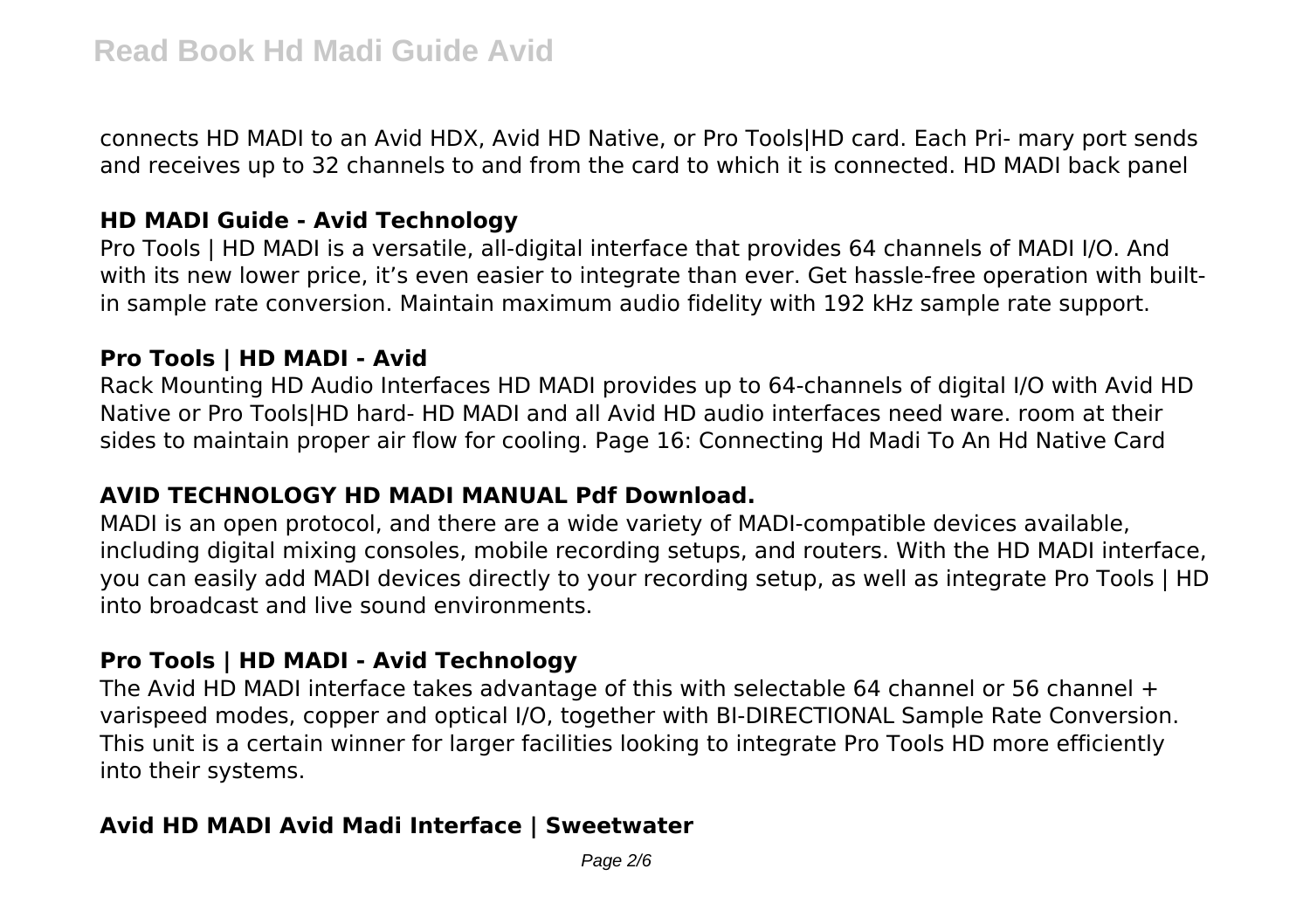Please see the Pro Tools | HD MADI Guide for technical specifications and other details. About Avid; Press Room; Investor Relations; ... Please note that some Avid web pages, including the Avid Online Store, will not work if cookies are disabled. Find out more. Agree and proceed ...

# **Pro Tools | HD MADI - Specifications - Avid**

2 VENUE MADI Option Card Guide Compatibility Information Avid can only assure compatibility and provide support for hardware and software it has tested and approved. For a list of Avid-qualified comp uters, operating systems, hard drives, and third-party devices, refer to the latest compatibility

#### **VENUE MADI Option Guide - cdn-www.avid.com**

able outputs, to two external MADI devices, including a Pro Tools HD system incorpo-rating Avid® HD MADI interfaces. See "Enabling Redundant Outputs" on page 15. In VENUE software 2.8.1 and lower, the mode called HDx Input was the only mode available for replacing Stage inputs with Pro Tools audio inputs. It provided all Vir-

# **Live Recording Guide - Avid Technology**

We have 2 Avid Technology HD MADI manuals available for free PDF download: Manual ... About This Guide. 7. About Www.avid.com. 9. Chapter 2. HD MADI Overview. 9. HD MADI Front Panel. 12. HD MADI Back Panel. 15. Chapter 3. Connecting HD MADI. 16. Connecting HD MADI to an HD Native Card. 18.

#### **Avid Technology HD MADI Manuals**

HD MADI is a versatile, all-digital interface that provides 64 channels of MADI I/O, making it easy to integrate Pro Tools|HD systems into post-production and broadcast environments. Get great connection flexibility, fuss-free use through built-in sample rate conversion, and the ability to send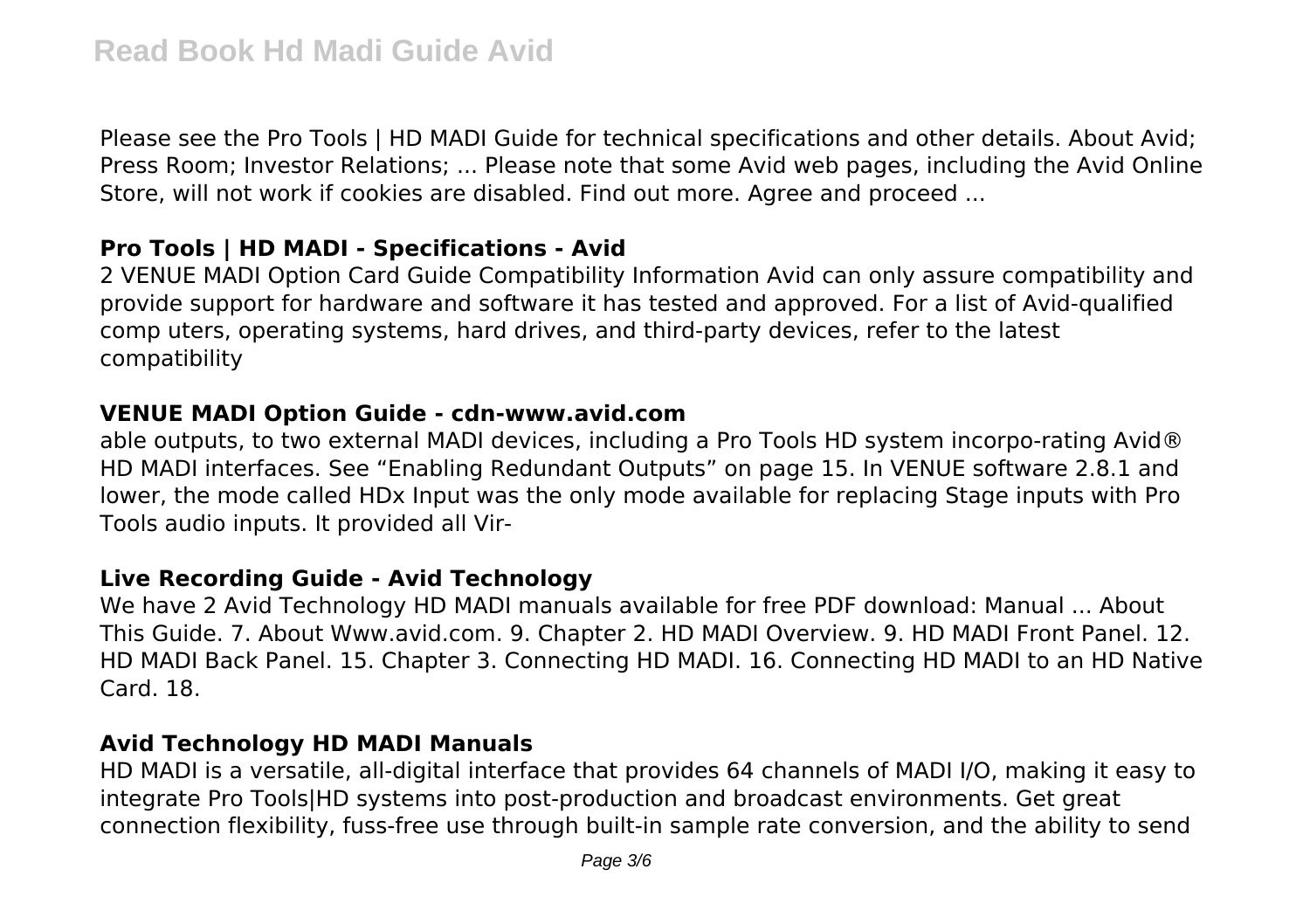and receive audio between your Pro Tools setup and MADI devices up to 2 km (1.24 miles) away.

# **Avid HD MADI Digital Interface | Guitar Center**

The HD MADI I/O from Avid gives you 64 channels of MADI connectivity. Boasting bidirectional sample rate conversion, the HD MADI I/O makes sure your ICON or Pro Tools | HD rig can slide into any MADI environment, at any sample rate, and hit the ground running.

# **Avid Pro Tools | HD Thunderbolt + HD I/O MADI | Sweetwater**

The perfect solution for integrating Pro Tools|HD into post-production and broadcast environments, Avid HD MADI gives you great connection flexibility, fuss-free use through built-in sample rate conversion, and the ability to send and receive up to 64 channels of audio between your Pro Tools setup and MADI devices up to 2 km (1.24 miles) away—all with a single rack unit interface.

#### **Avid HD MADI Pro Tools HD Interface - Vintage King**

Why You Need the Avid HD MADI Interface: HD MADI is a versatile, all-digital interface that provides 64 channels of MADI I/O, making it easy to integrate Pro Tools | HD systems into post-production and broadcast environments.

#### **Avid HD MADI Interface - Alto Music**

Pro Tools| Avid Pro Tools HDX System w/ HD MADI Interface uses floating-point calculations for plugin processing and mixing, enabling you to achieve the best sound quality possible, with the least effort. Record and mix in higher resolution-up to 32-bit, 192 kHz audio-and significantly greater dynamic range.

# **Avid Pro Tools HDX System w/ HD MADI Interface » Sonic Circus**

HD MADI Interface. Foor Pro Tools HD system. 64-Channel MADI interface. Optical und coaxial MADI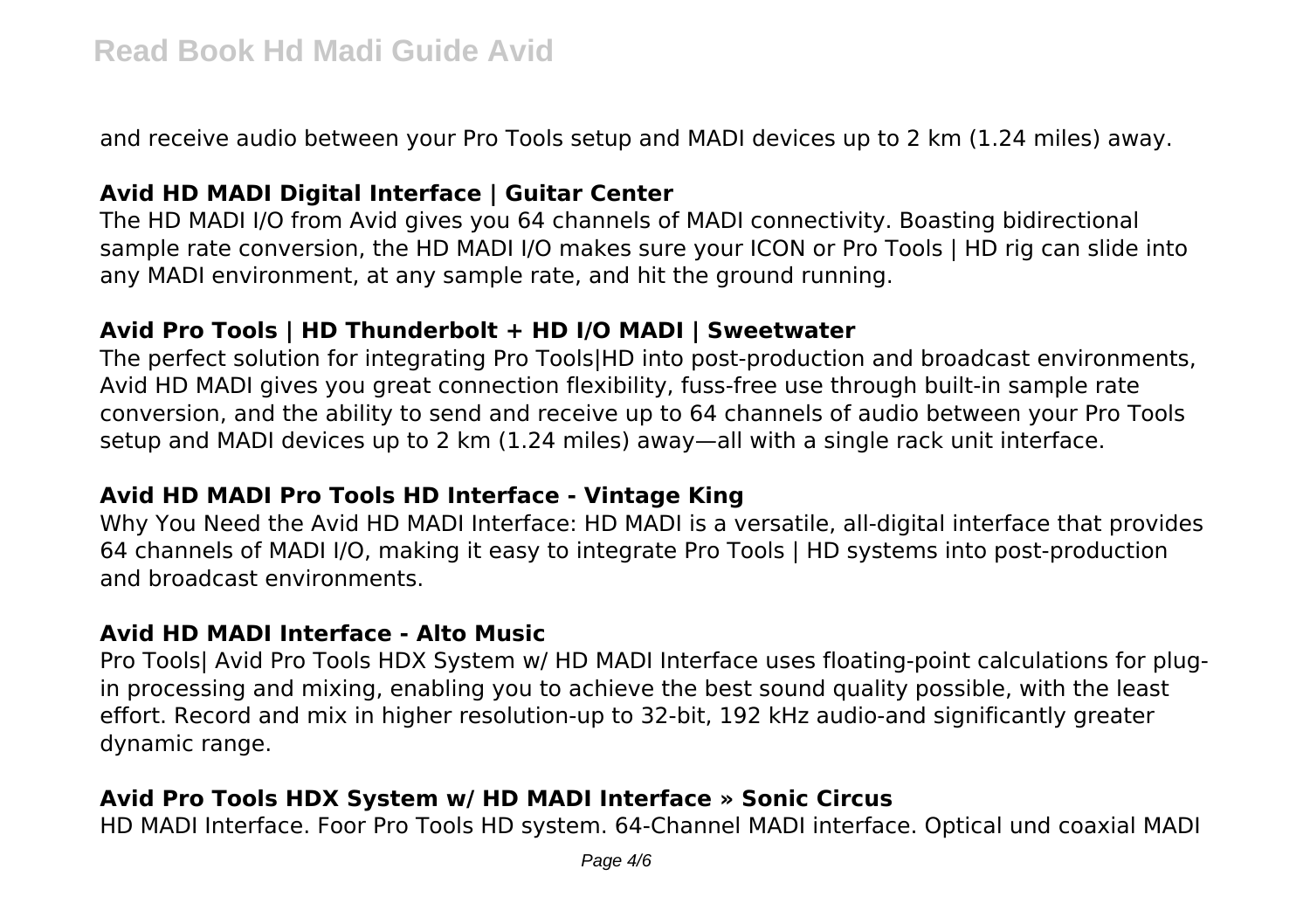Ports. Built-in sample rate converter for MADI I/O, AES I/O Clock for SRC, world clock input, 2x Digilink Ports for 64 Channel I/O.

#### **Avid HD Madi – Thomann UK**

Avid HD MADI 64-channel Pro Tools|HD Audio Interface Features at a Glance: 64-channel MADI interface . Coax and optical connectors . Cable lengths >1 mile with optical I/O . Bidirectional sample rate conversion for input and output . Easy integration into complex mixed sample rate environments . Supports Varispeed mode (56 channels)

# **Avid Pro Tools HD Madi Interface | HOWE SOUND | Reverb**

site1skuL73680000000000 site1prodL73680 L73680 site1skuL73680000000000 Avid Pro Tools | HDX Thunderbolt 3 MADI Desktop System Skip to main content Skip to footer. Guitar Fest is On! Great deals on an incredible collection of instruments, amps, pedals and accessories for every player ...

# **Avid Pro Tools | HDX Thunderbolt 3 MADI Desktop System ...**

Skip to main content Skip to footer site51500000317602 site51500000000299861 New L73665 Avid Pro Tools | HDX Thunderbolt 3 MADI Rackmount System site51500000317602. Guitar Center: Shop New, Used and Vintage Gear. Guitar Center: Shop for Gear. Open in the Guitar Center app. Open. false ...

Copyright code: d41d8cd98f00b204e9800998ecf8427e.